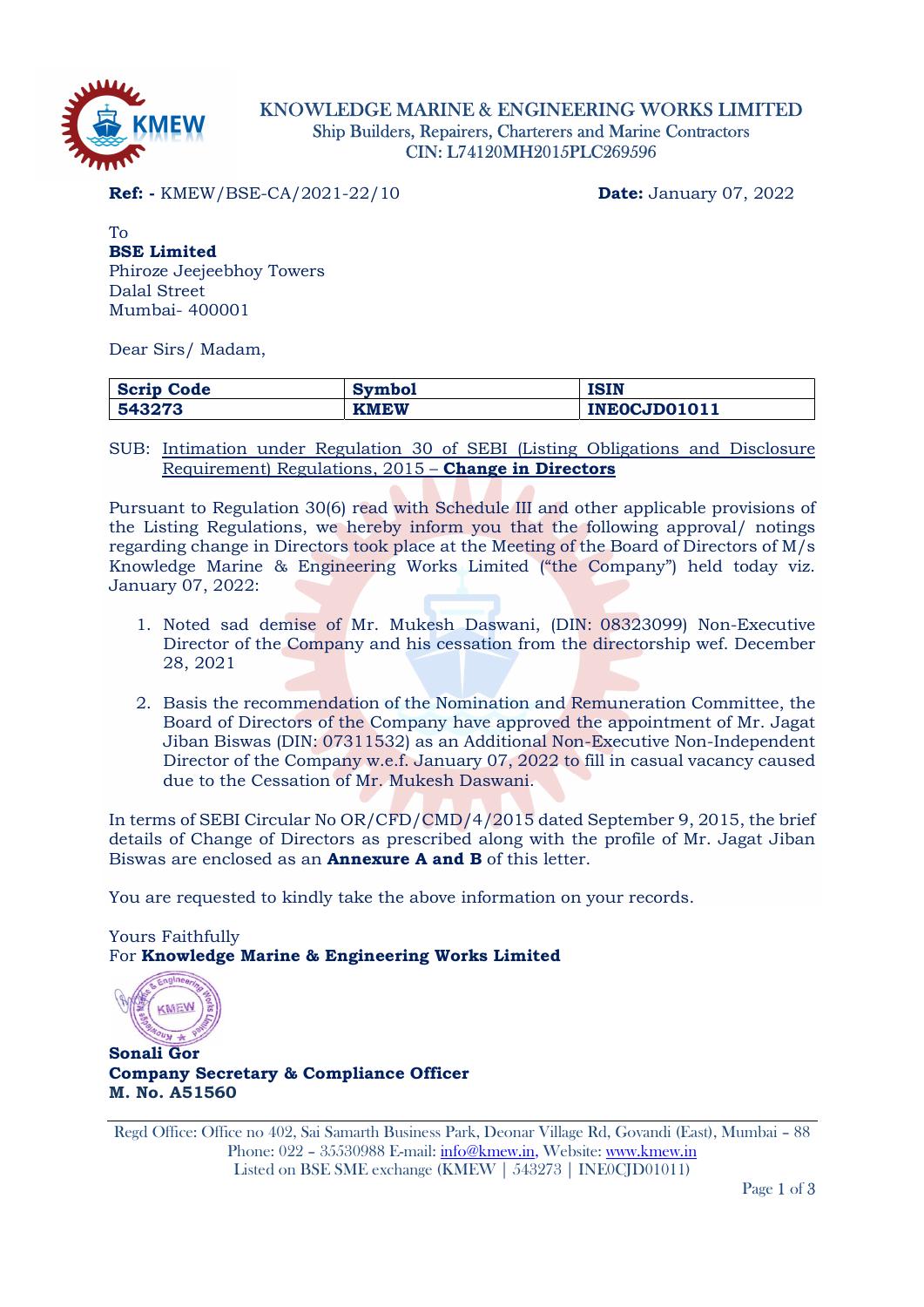

# KNOWLEDGE MARINE & ENGINEERING WORKS LIMITED Ship Builders, Repairers, Charterers and Marine Contractors CIN: L74120MH2015PLC269596

### Annexure A

Details as required under Regulation 30(6) read with Schedule III Part A Para A(7) of the Listing Regulations and SEBI Circular No. CIR/CFD/CMD/4/2015 dated 9 September 2015:

| <b>Sr</b><br>No. | Details of events that needs to be<br>provided                                                                                                                                                 |                                        | Information of such event(s)                                                                                                                                                                                                                                                                                                                                                                                                                                                                                                                                                               |  |
|------------------|------------------------------------------------------------------------------------------------------------------------------------------------------------------------------------------------|----------------------------------------|--------------------------------------------------------------------------------------------------------------------------------------------------------------------------------------------------------------------------------------------------------------------------------------------------------------------------------------------------------------------------------------------------------------------------------------------------------------------------------------------------------------------------------------------------------------------------------------------|--|
|                  |                                                                                                                                                                                                | Mr.<br><b>Mukesh</b><br><b>Daswani</b> | Mr. Jagat Jiban Biswas                                                                                                                                                                                                                                                                                                                                                                                                                                                                                                                                                                     |  |
| 1.               | Reason for change viz,<br>appointment, resignation removal,<br>death or otherwise :                                                                                                            | Death                                  | Appointment as an Additional<br>Director (Non-Executive and<br>Non-Independent)<br><sub>of</sub><br>the<br>Company                                                                                                                                                                                                                                                                                                                                                                                                                                                                         |  |
| 2.               | Date of Appointment/Resignation /<br>cessation and term of appointment                                                                                                                         | December<br>28, 2021                   | <b>Date</b><br>of<br><b>Appointment:</b><br>January 07, 2022<br>Term of Appointment: As an<br><b>Additional Director:</b><br>In terms of section 161 of the<br>Companies Act, 2013, Mr.<br>Biswas is appointed as a<br>Director in Casual Vacancy<br>and shall hold office upto the<br>date of ensuing Annual<br>General Meeting ('AGM') of the<br>Company or the last date on<br>which<br>the<br><b>AGM</b><br>$\alpha$<br>the<br>Company should have been<br>held, whichever is earlier.<br>Term of Appointment: As<br><b>Non - Executive Director:</b><br>Liable to retire by rotation. |  |
| 3.               | Brief Profile (in case of<br>appointment)                                                                                                                                                      | NA                                     | Attached as Annexure B                                                                                                                                                                                                                                                                                                                                                                                                                                                                                                                                                                     |  |
| 4.               | Disclosure of relationships between<br>directors                                                                                                                                               | NA                                     | <b>NIL</b>                                                                                                                                                                                                                                                                                                                                                                                                                                                                                                                                                                                 |  |
| 5.               | Information as required<br>LIST/COMP/14/2018-19 dated<br>June 20, 2018 and Circular of<br>National Stock Exchange of India<br>Limited having Ref No:<br>NSE/CML/2018/24 dated June 20,<br>2018 | <b>NA</b>                              | Mr.Biswas is not debarred from<br>holding the office of Director by<br>virtue of pursuant to BSE<br>Circular no. any SEBI Order or<br>any other such authority.                                                                                                                                                                                                                                                                                                                                                                                                                            |  |

Regd Office: Office no 402, Sai Samarth Business Park, Deonar Village Rd, Govandi (East), Mumbai – 88 Phone: 022 – 35530988 E-mail: info@kmew.in, Website: www.kmew.in Listed on BSE SME exchange (KMEW | 543273 | INE0CJD01011)